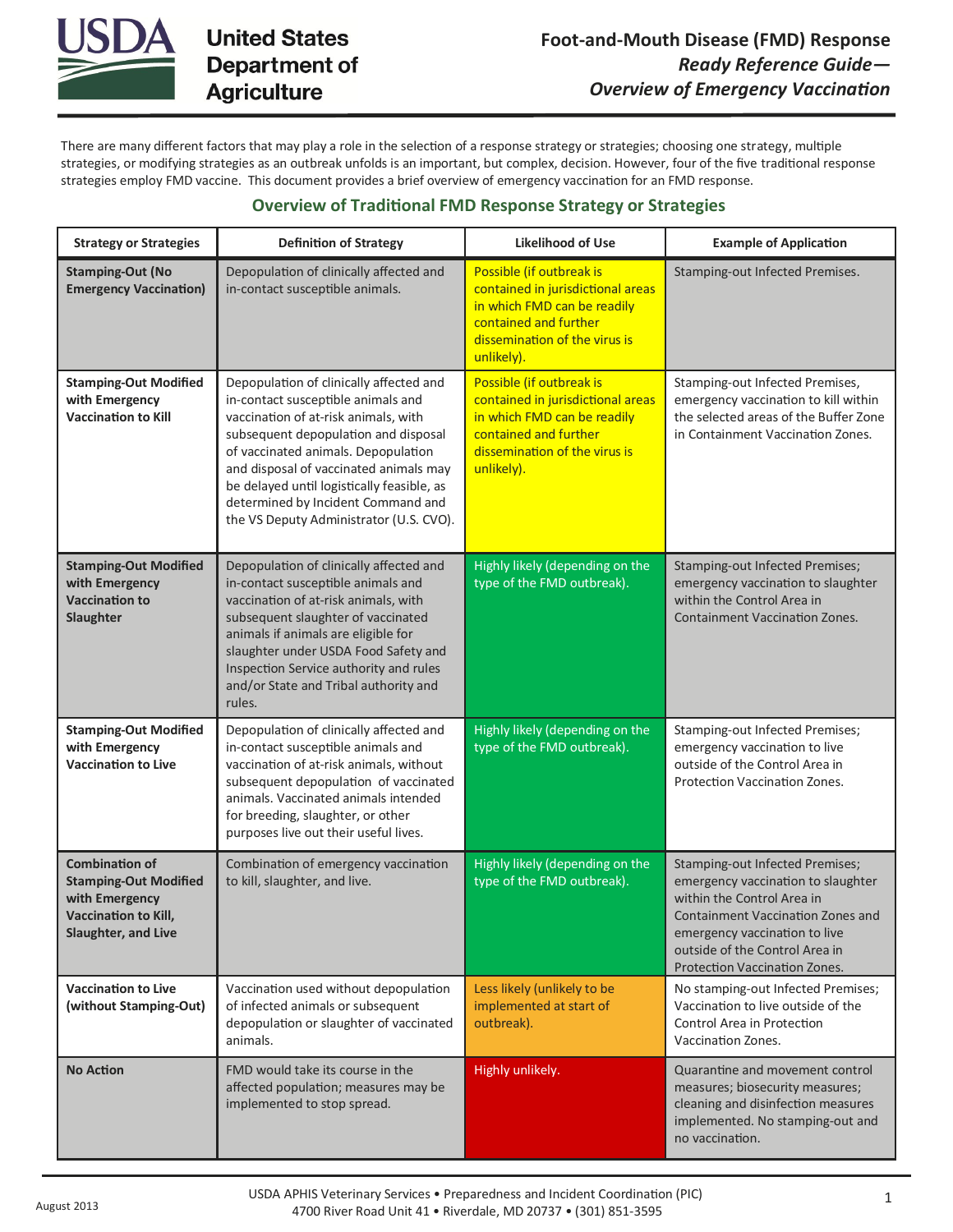

| <b>Factors Influencing the Decision to Use Emergency Vaccination Strategies</b> |  |  |  |  |
|---------------------------------------------------------------------------------|--|--|--|--|
|---------------------------------------------------------------------------------|--|--|--|--|

|                                                                                                                       | <b>Strategy</b>                         |                                                                   |                                                                           |                                                                       |                                                             |
|-----------------------------------------------------------------------------------------------------------------------|-----------------------------------------|-------------------------------------------------------------------|---------------------------------------------------------------------------|-----------------------------------------------------------------------|-------------------------------------------------------------|
| <b>Factor or Criterion</b><br><b>Supporting the Response</b><br><b>Strategy</b>                                       | Stamping-Out                            | Stamping-Out<br>Modified with<br>Emergency<br>Vaccination to Kill | Stamping-Out<br>Modified with<br>Emergency<br>Vaccination to<br>Slaughter | <b>Stamping-Out Modified</b><br>with Emergency<br>Vaccination to Live | Emergency<br>Vaccination to Live<br>Without<br>Stamping-Out |
| Suitable vaccine for FMD<br>outbreak strain                                                                           | Not available/<br>feasible              | Available                                                         | Available                                                                 | Available                                                             | Available                                                   |
| Resources for stamping-<br>out (such as disposal)                                                                     | Adequate                                | Adequate                                                          | Moderately limited                                                        | Limited                                                               | Limited                                                     |
| Resources for vaccination<br>(such as diagnostic<br>testing, tracing efforts,<br>and permitting activities)           | Limited                                 | Moderately Limited                                                | Adequate                                                                  | Adequate                                                              | Adequate                                                    |
| Population density of<br>susceptible animals at<br>high risk of becoming<br>infected                                  | Low                                     | Moderate                                                          | High                                                                      | High                                                                  | High                                                        |
| Population density of<br>virus amplifying animals                                                                     | Low                                     | Moderate                                                          | Moderate                                                                  | High                                                                  | High                                                        |
| Movement of infected<br>animals, products, or<br>fomites out of Control<br>Area                                       | No evidence of<br>extensive<br>movement | Evidence of<br>movement                                           | Evidence of extensive<br>movement                                         | Evidence of extensive<br>movement                                     | Evidence of<br>extensive<br>movement                        |
| Origin of outbreak                                                                                                    | Known                                   | Known                                                             | Unknown                                                                   | Unknown                                                               | Unknown                                                     |
| Location of initial<br>outbreak                                                                                       | Isolated premises                       | Livestock producing<br>area                                       | Livestock producing<br>area                                               | Livestock producing<br>area                                           | Livestock producing<br>area                                 |
| Spread of outbreak                                                                                                    | Slow                                    | Rapid                                                             | Rapid                                                                     | Rapid                                                                 | Rapid                                                       |
| Distribution of outbreak                                                                                              | Limited or<br>restricted                | Regional                                                          | Widespread                                                                | Widespread                                                            | Widespread                                                  |
| Risk of infection in<br>valuable, rare,<br>endangered, or high-<br>value genetic livestock                            | High                                    | High                                                              | High                                                                      | Moderate                                                              | Low                                                         |
| Likelihood that FMD<br>could become prevalent<br>in feral swine, deer, or<br>other wildlife                           | High                                    | High                                                              | High                                                                      | Moderate                                                              | Low                                                         |
| Public acceptance of<br>stamping-out strategy                                                                         | Neutral reaction or<br>weak opposition  | Neutral reaction or<br>weak opposition                            | Weak opposition                                                           | Strong opposition                                                     | Strong opposition                                           |
| Surveillance, diagnostic,<br>and laboratory resources<br>for serosurveillance after<br>vaccination                    | Limited                                 | Limited                                                           | Limited                                                                   | Available                                                             | Available                                                   |
| Domestic stakeholders'<br>acceptance of<br>regionalization with<br>stamping-out or<br>vaccination to kill             | Yes                                     | Yes                                                               | <b>No</b>                                                                 | <b>No</b>                                                             | <b>No</b>                                                   |
| Domestic stakeholders'<br>acceptance of<br>regionalization with<br>vaccination to live or<br>vaccination to slaughter | <b>No</b>                               | <b>No</b>                                                         | Yes                                                                       | Yes                                                                   | Yes                                                         |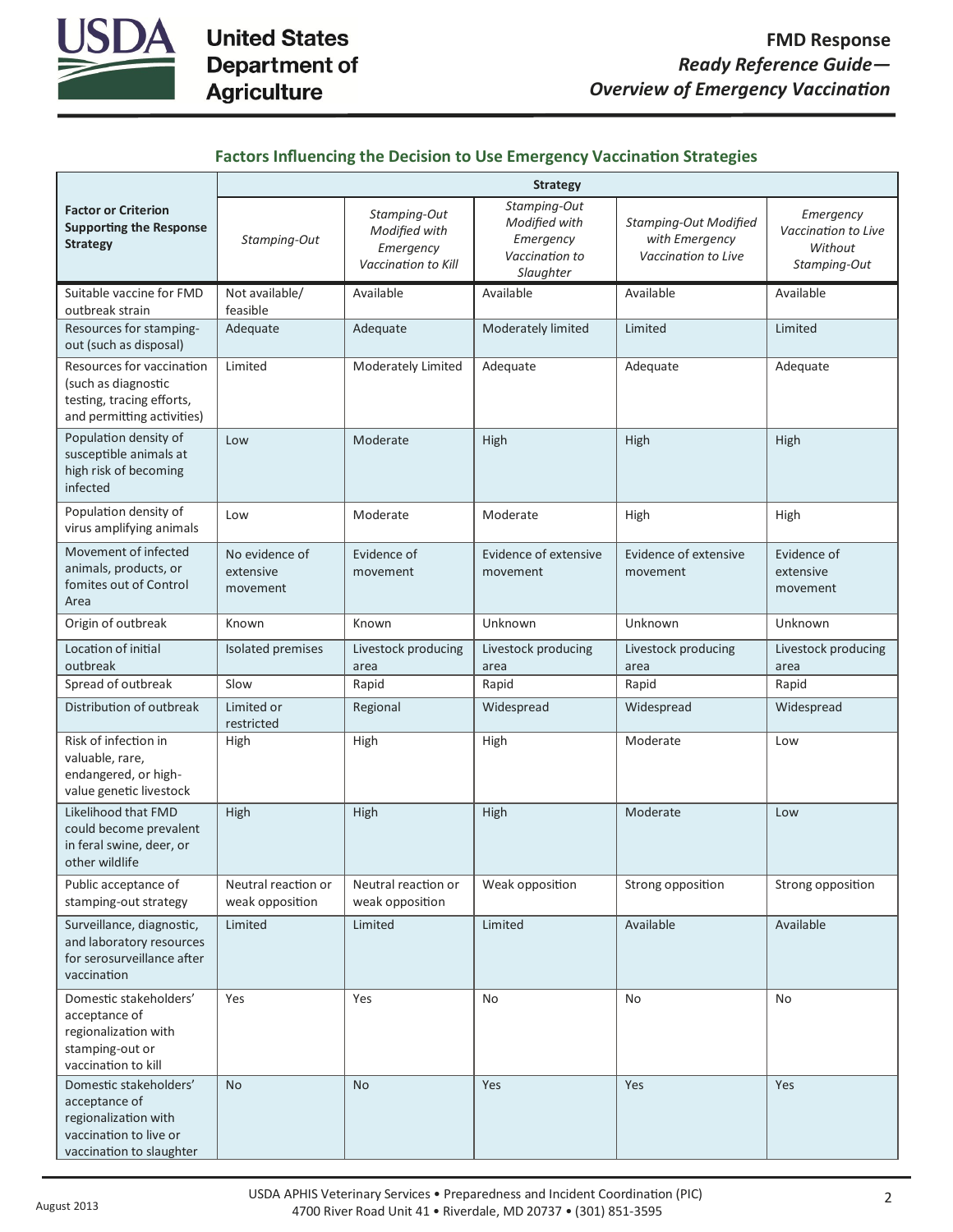

| Factors Influencing the Decision to Use Emergency Vaccination Strategies, continued |  |  |
|-------------------------------------------------------------------------------------|--|--|
|-------------------------------------------------------------------------------------|--|--|

|                                                                                                                | <b>Strategy</b>                                                                                                                                                               |                                                                                                                                                                                         |                                                                                                                                                                                              |                                                                                                                                                                                      |                                                                                                                                                                  |
|----------------------------------------------------------------------------------------------------------------|-------------------------------------------------------------------------------------------------------------------------------------------------------------------------------|-----------------------------------------------------------------------------------------------------------------------------------------------------------------------------------------|----------------------------------------------------------------------------------------------------------------------------------------------------------------------------------------------|--------------------------------------------------------------------------------------------------------------------------------------------------------------------------------------|------------------------------------------------------------------------------------------------------------------------------------------------------------------|
| <b>Factor or Criterion</b><br><b>Supporting the Response</b><br><b>Strategy</b>                                | Stamping-Out                                                                                                                                                                  | Stamping-Out<br>Modified with<br>Emergency<br>Vaccination to Kill                                                                                                                       | Stamping-Out<br>Modified with<br>Emergency<br>Vaccination to<br>Slaughter                                                                                                                    | <b>Stamping-Out Modified</b><br>with Emergency<br>Vaccination to Live                                                                                                                | Emergency<br>Vaccination to Live<br>Without<br>Stamping-Out                                                                                                      |
| Trading partner<br>acceptance of<br>regionalization with<br>stamping-out or<br>vaccination to kill             | Accepted                                                                                                                                                                      | Accepted                                                                                                                                                                                | Not accepted                                                                                                                                                                                 | Not accepted                                                                                                                                                                         | Not accepted                                                                                                                                                     |
| Trading partner<br>acceptance of<br>regionalization with<br>vaccination to slaughter<br>or vaccination to live | Not accepted                                                                                                                                                                  | Not accepted                                                                                                                                                                            | Accepted                                                                                                                                                                                     | Accepted                                                                                                                                                                             | Accepted                                                                                                                                                         |
| Assessments and<br>economic analysis of<br>competing control<br>strategies                                     | It is likely that a<br>control strategy<br>with emergency<br>vaccination will<br>lead to significantly<br>higher economic<br>losses, or longer<br>duration of the<br>outbreak | It is likely that a<br>control strategy<br>without emergency<br>vaccination to kill<br>will lead to<br>significantly higher<br>economic losses or<br>longer duration of<br>the outbreak | It is likely that a<br>control strategy<br>without emergency<br>vaccination to<br>slaughter will lead to<br>significantly higher<br>economic losses or<br>longer duration of the<br>outbreak | It is likely that a control<br>strategy without<br>emergency vaccination<br>to live will lead to<br>significantly higher<br>economic losses or<br>longer duration of the<br>outbreak | It is likely that a<br>control strategy<br>with stamping-out<br>will lead to<br>significantly higher<br>economic losses or<br>longer duration of<br>the outbreak |



# **How Will We Decide Which Strategy to Implement?**

The selection of a response strategy or strategies will be based on achieving the following goals: To 1) detect, control, and contain FMD in animals as quickly as possible; 2) eradicate FMD using strategies that seek to stabilize animal agriculture, the food supply, and the economy, and protect public health and the environment; and 3) provide scienceand risk-based approaches and systems to facilitate continuity of business for non-infected animals and noncontaminated animal products. The outbreak response strategy (or strategies) is likely to change throughout the

outbreak, and may vary according to region, species impacted, or other defining characteristics. There are many different factors that may play a role in the selection of a response strategy, including resources available and known epidemiological information about the outbreak. No single factor will independently dictate a response strategy, or whether an emergency vaccination strategy will be employed.

# **How Much Vaccine Will We Need?**

The amount of vaccine required in an FMD outbreak will depend on many factors, including (but certainly not limited to) what species are affected, how fast FMD is detected in this country, the location of the FMD outbreak, the rate of FMD transmission, the social and political acceptance of various response strategies, and the response capabilities for depopulation, disposal, disinfection, and/or vaccination.

# **How Do We Know How Much Vaccine We Need?**

There are many different ways to estimate the amount of vaccine that will be required in an FMD outbreak, including approximating from livestock demographics, modeling, and evaluating past outbreaks in other countries. Each of these methods has its pros and cons; estimating the amount of vaccine needed is a difficult task.

## **Who Is Working on Estimating How Much Vaccine We Need?**

Many groups inside APHIS Veterinary Services are actively collaborating to assess the amount of vaccine that may be needed. However, good estimates require accurate data about not only the disease agent, but about livestock populations, movements, and premises in the United States.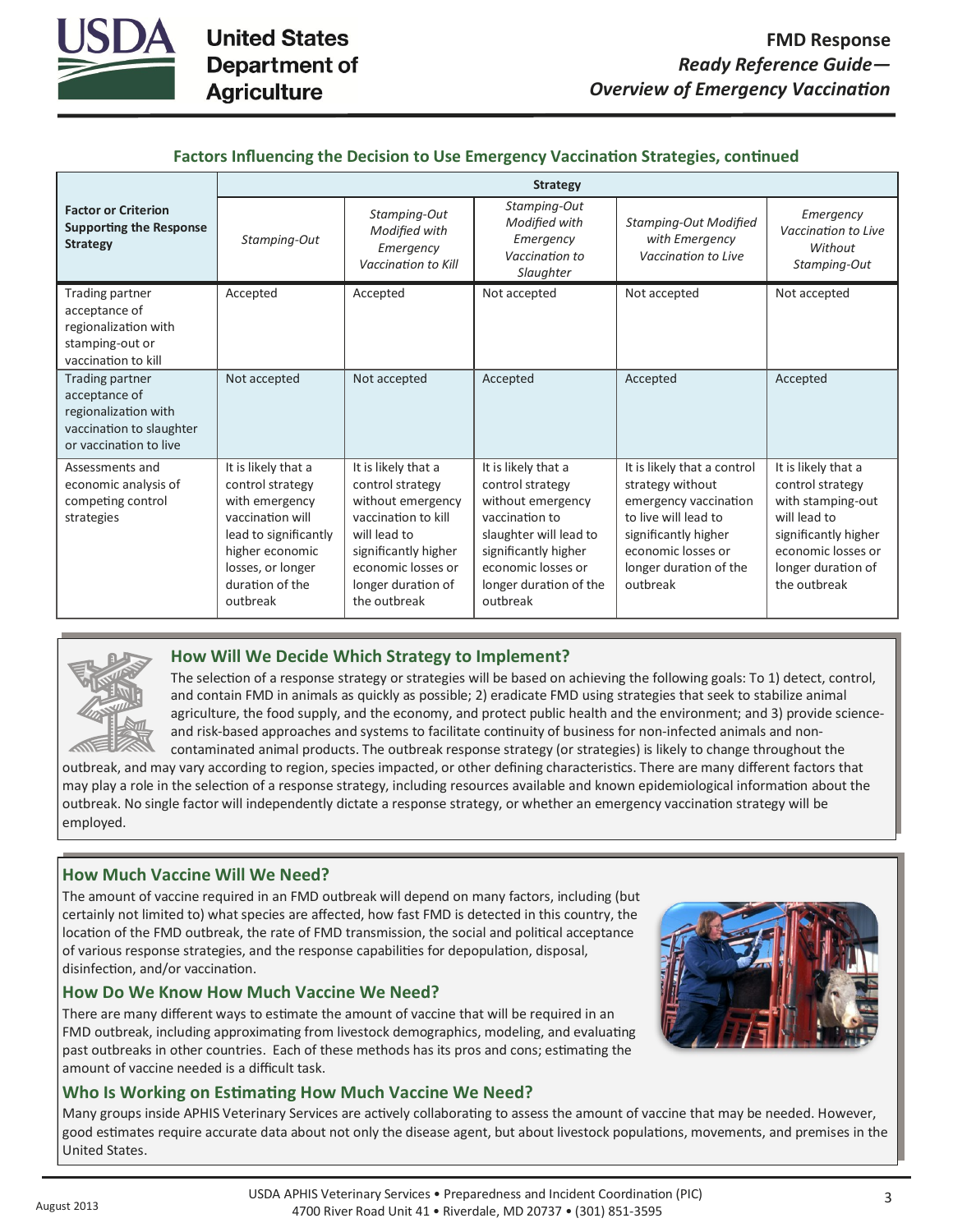

# **Information on FMD Vaccines**

- There are 7 serotypes (O, A, C, Asia1, SAT-1, SAT-2, SAT-3) and approximately 65 strains of FMD; there is no cross-protection between serotypes and protection between strains varies based on antigenic similarity.
- There are two types of adjuvants:
- $\Diamond$  Aluminum hydroxide adjuvanted FMD vaccines: work well in cattle, sheep, goats, but poorly in pigs.
- $\Diamond$  Oil-adjuvanted FMD vaccines: use in any species, may have longer duration of immunity, less interference from maternal antibodies, and better shelf-life.
- Non-commercial vaccine banks can be activated in emergencies. The United States participates in the North American FMD Vaccine Bank (NAFMDVB) with Canada and Mexico.
- Vaccine banks store concentrated antigens.
- $\Diamond$  Banks only store a limited number of serotypes and strains.
- $\Diamond$  The concentrated antigens must be finished into complete vaccines in the event of an outbreak.
- $\Diamond$  The finished vaccines (from the vaccine antigen concentrate) are high potency vaccines.
- Duration of immunity depends on the type of vaccine used and varies by animal species. No single dose of any FMD vaccine provides "sterilizing immunity" which will prevent all future infections.

# **Overview of Zones and Premises for Vaccination**

### **Vaccinated Premises**

This is a premises where emergency vaccination has been performed. This may be a secondary premises designation. A Vaccinated Premises (VP) may be in either a Containment Vaccination Zone (CVZ) or a Protection Vaccination Zone (PVZ).

### **Containment Vaccination Zone**

A CVZ is typically a zone within the Control Area, and may include the Infected Zone (IZ) or Buffer Zone (BZ), or a part of either the IZ or BZ. A CVZ may be a secondary zone designation.

### **Protection Vaccination Zone**

A PVZ is typically a zone outside of the Control Area. A PVZ may be a secondary zone designation.

*For further information, please see the Ready Reference Guide— Zones, Areas, and Premises in an FAD Outbreak http://www.aphis.usda.gov/animal\_health/emergency\_management/materials\_ref.shtml*